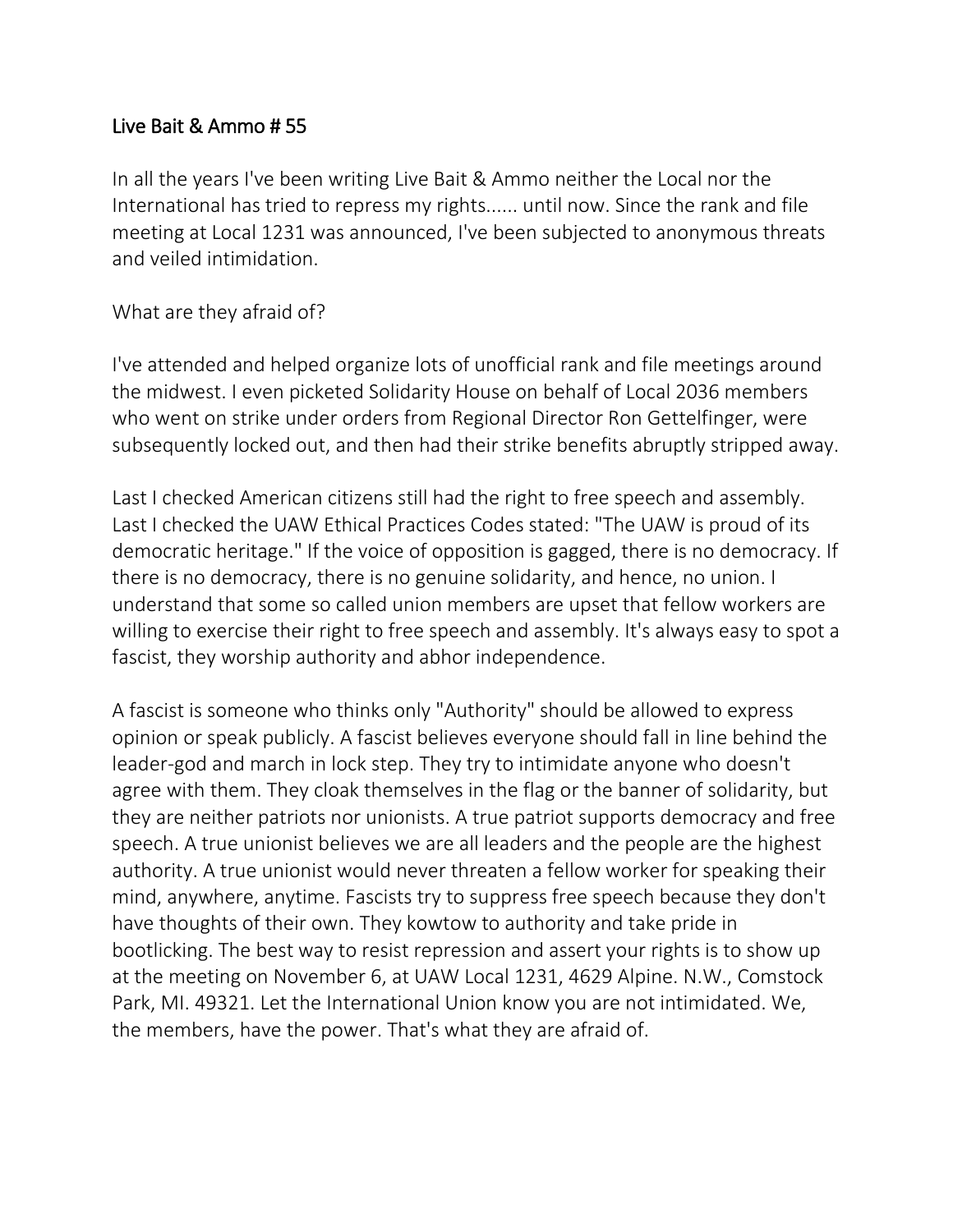As a result of my activities I have been asked to resign my position as Guide on the Local Executive Board. The Oath of Office on page 116 of the UAW Constitution states: "I trust you will all faithfully perform your duties so that you may gain not only the esteem of your brothers and sisters, but what is of even more importance, the approval of your conscience."

If one's conscience must be subjected to "official" approval, the dictatorship of the proletariat has succeeded. I concur with Mark Twain who once said, "Loyalty to the people always. Loyalty to officials when they deserve it."

I am not prone to walk away from a fight but out of regard for the Local I will resign. I do not believe it would be appropriate to subject the Local to the financial expense, or the political fracture that a recall campaign would entail. I believe those issues can be better handled next spring during elections. I have always been open, straightforward, and above board. The membership knew who I was and what I stood for when they elected me. I didn't deceive anyone.

A Guide is a sort of watch dog on the E-Board. Now the membership has the opportunity to select a new Guide. One that doesn't bark. A cucumber so cool there's mildew on his brow.

I bear no animosity toward our Local President. I know where this shit comes from. But I must take issue with the accusation that I am "immoral and unethical".

At the Bargaining Convention in March 1999 I addressed the Convention. Shoemaker was the Chair. I said directly to him, "Tell us the truth now. End the silence. Give us the information we need to make the best decisions for ourselves and our families." Shoemaker didn't respond. [Special Convention Proceedings, 1999, Page 103]

In response to my friend Dean Braid's question about Delphi, Yokich told the Convention, "I told GM that they have to keep 51 percent of the stock. That way it does not give a spin off. Actually what it does, it just gives half the IPO and they're still part of the GM system." [Special Convention Proceedings, 1999, page 197].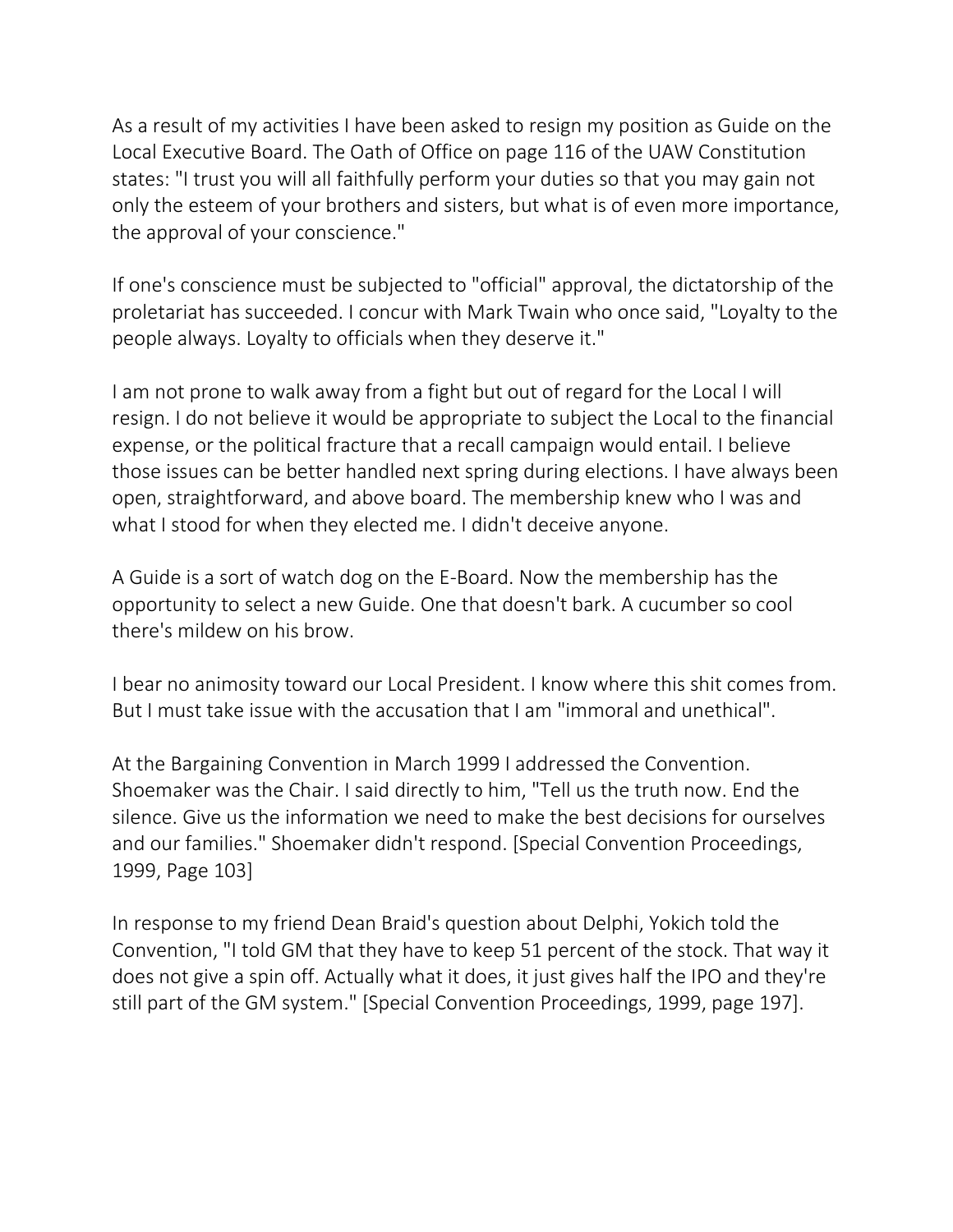Should we trust such "officials"? Anyone who asserts that deceivers are trustworthy and those who speak truth to power are unethical has lost his moral bearings.

At the Constitutional Convention in 1998 Yokich said of the CAT strike, "Don't let anyone tell you we didn't win that. Goddamnit!"

The fact is, the UAW rolled over on 441 unfair labor practice charges. Shoemaker proposed a contract which would have abandon 50 members who were fired for union activity. The members shot it down. Shoemaker made all the scabs union members. They were not required to pay back dues which would have amounted to \$1.8 million, but the International demanded that Local 751 pay \$1 million in back dues which it had spent on solidarity activities during the strikes. When Local 751 couldn't pay the International put them into receivership. [Notes from an interview with UAW Local 751 President Larry Solomon by Caroline Lund]

A reporter asked me: "In Live Bait and Ammo #10 you warned retirees, 'What's to prevent GM from slashing your benefits?' How did you know that back then?" Credit where credit is due. I studied the New Directions Movement which accurately predicted the destructiveness of union management collaboration. Credibility where credibility is due.

Here are some excerpts from Live Bait & Ammo #10 which I wrote on my way to the Bargaining Convention in March 1999.

The big question on every one's mind is what will the UAW do and why haven't we heard anything? We have a right to know. It's our business. No one at Solidarity House will lose their job or their pension as a result of this corporate shell game....

Only union members on the shop floor will pay the price. Only union members on the shop floor will be dislocated, pressured into early retirements, forced to accept concessions....

We got the news. It's bad. We're waiting for a response from the UAW. The cold silence coming out of Solidarity House is ominous....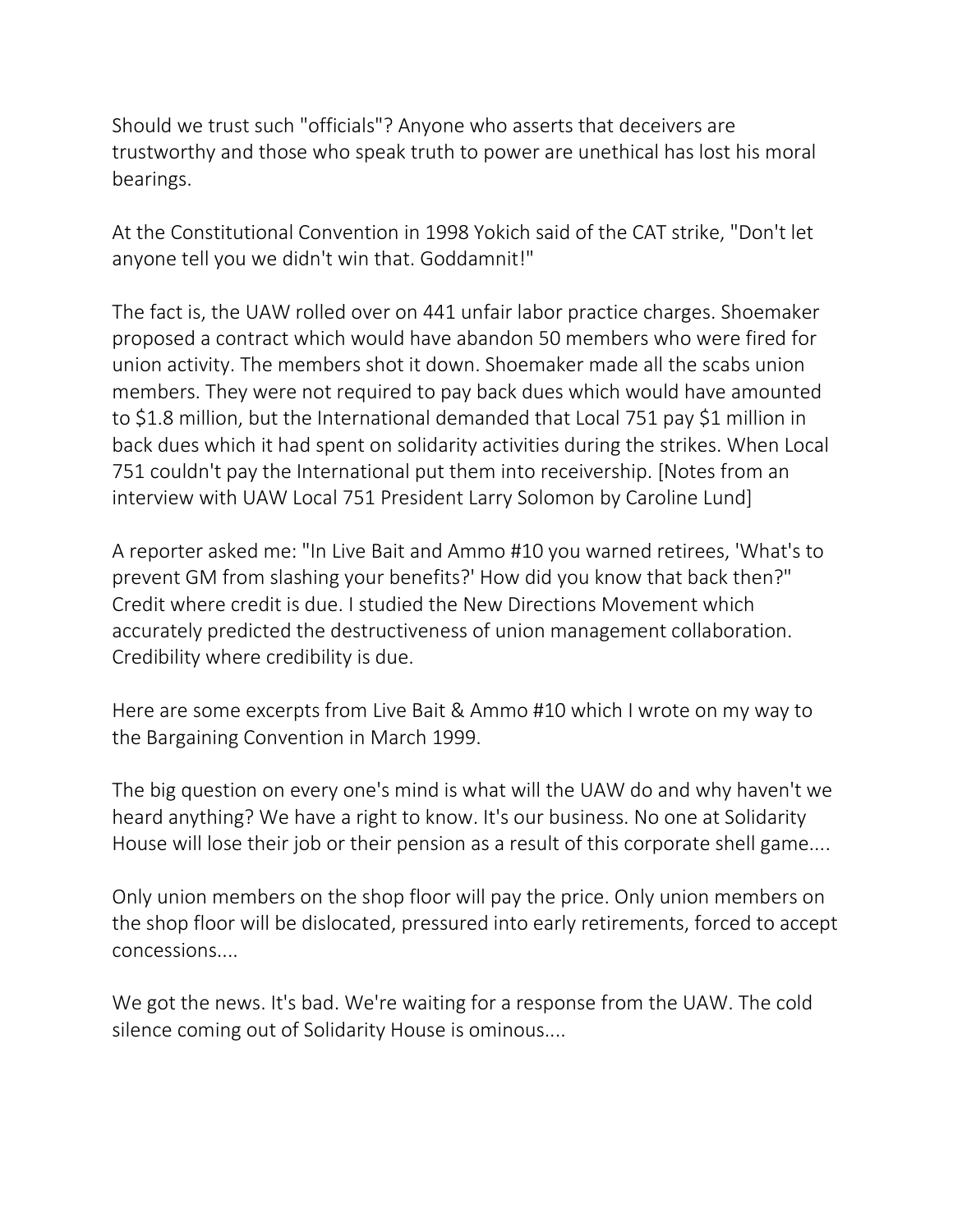We can't depend on corporate or union leaders for security. When leaders are ethically but not legally obligated, they will take advantage of you for their own selfish ends. Then, they will demean and disrespect you in order to justify their behavior and suppress their guilt.....

Brothers and Sisters, you can retire now, get out while the gettin's good, I can't blame you, but I have to ask, what's to prevent GM from slashing your benefits.....

As I drove to Detroit I felt angry. Angry at the silence of the International UAW......

My Local Union is being torn apart by the Delphi spin-off and no one in Solidarity House seems to care.....

The similarities are eerie, but the stakes are higher now. We deserve the truth so we can make the best decisions for ourselves and our families.

I have asked repeatedly to see a copy of the Benefit Guarantee that was promised us in the 1999 Highlights since last June. The only copy I have seen thus far was neither signed nor dated. It wasn't even on official letterhead. It was not a legally binding document, it didn't even have the whiff of a handshake. We have a legal right to see pertinent contractual documents.

Who is unethical? Who is being protected? Who is being represented?

Gettelfinger said he would not open the contract with GM to alter health care benefits and that GM could not legally change retirement benefits. Then Gettelfinger opened the contract and assisted GM in changing health care benefits for retirees. What GM could not legally do themselves, Gettelfinger did for them. Then the UAW filed a lawsuit against GM in order to have the court recognize the UAW as the legal representatives of the GM retirees and thus render the possibility of retirees filing their own class action lawsuit null and void.

Ethics are important. Honesty is important. Truth is essential.

My word is my bond. I resign. As Tom Paine once said, "Let them call me rebel and welcome, I feel no concern from it; but I should suffer the misery of devils, were I to make a whore of my soul..."